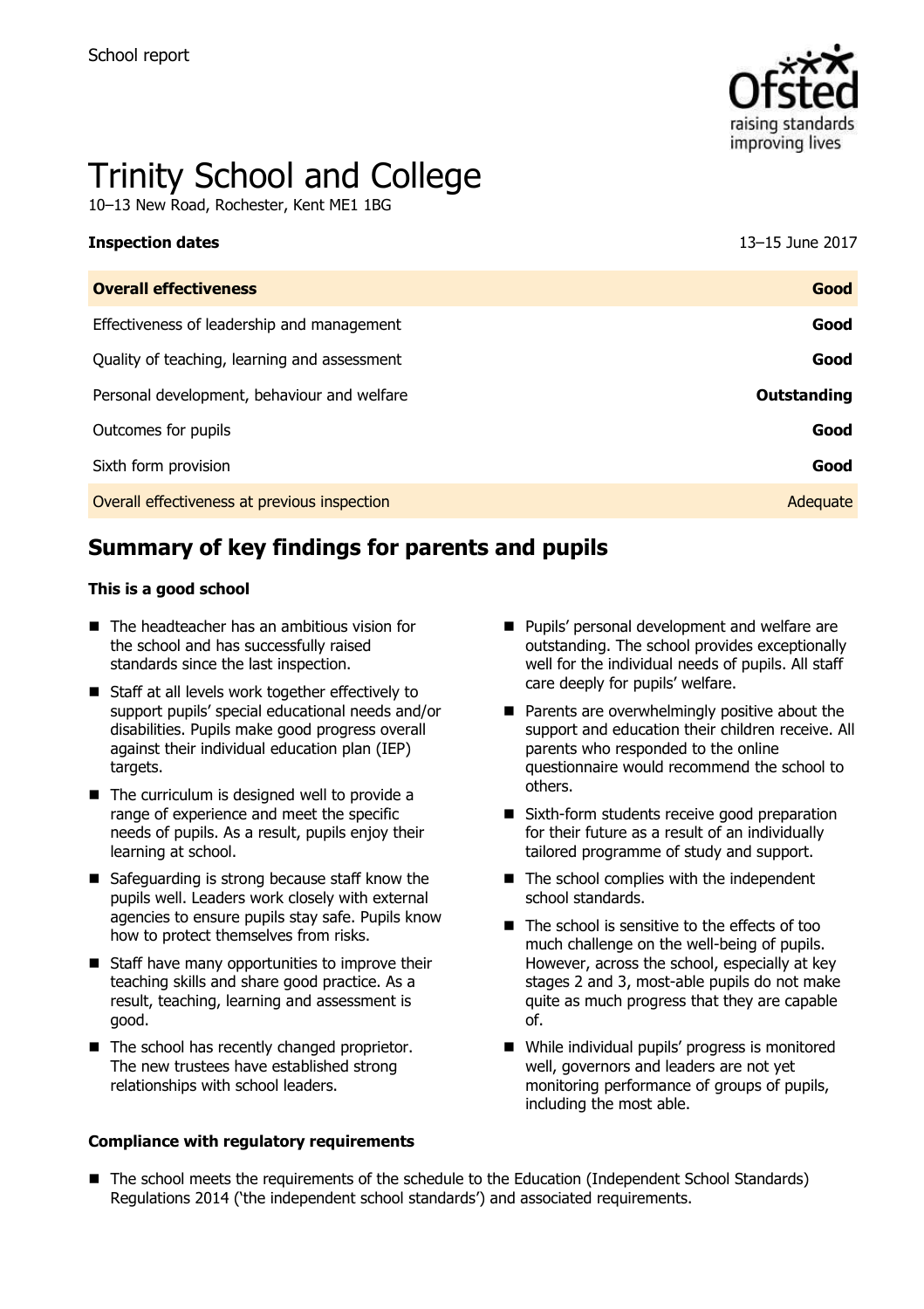

# **Full report**

### **What does the school need to do to improve further?**

- **Further raise the academic achievement across the school, particularly that of the most** able pupils.
- **IMPROVE LEADERSHIP and management by ensuring that the newly established governing** body calls leaders to account for the progress of all groups of pupils, including the most able.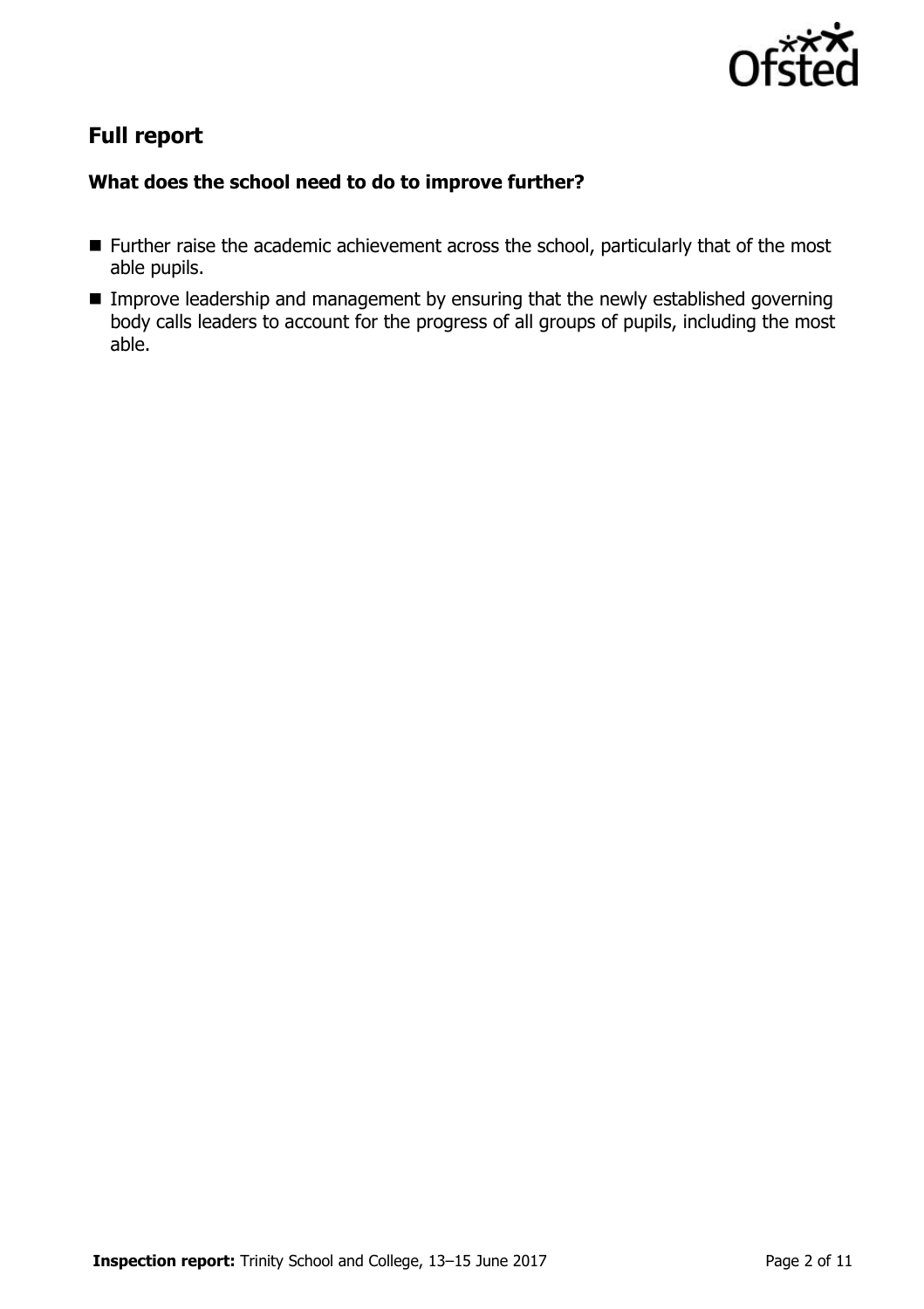

# **Inspection judgements**

#### **Effectiveness of leadership and management Good**

- Since the last inspection, the headteacher and leaders have developed an ambitious culture in the school. Leaders have worked effectively to improve the school. Policies and procedures have been updated and now meet independent school standards. Expectations of what pupils can achieve have increased and as a result teaching is more effective and standards are rising. Sixth-form students who have been at the school for a number of years agree that the school has improved.
- Parents and staff believe the school is led well. Parents are overwhelmingly positive about the progress their child is making at the school. Many pupils start at the school after experiencing difficulties in their previous school. One parent summed up the feelings of many: 'This school is led by a truly compassionate head and staff, they take the greatest care in learning what each child is capable of and channeling the child's education accordingly.'
- Leaders understand the specific needs of each pupil well. Leaders arrange daily meetings to discuss any concerns about pupils. Teachers and support staff work as a team to provide the best care and guidance possible. Because of the high degree of individual support, pupils' requirements are met well.
- Staff, including support staff, benefit from regular opportunities to develop their own skills to support pupils to make progress. This focuses on safeguarding and understanding how to support pupils who have special educational needs and/or disabilities. Staff members also have training, as appropriate, to prepare them for future leadership roles. Staff are motivated and morale is high.
- Leaders monitor the quality of teaching, learning and assessment very well. Leaders analyse the effectiveness of teaching practice. Newly qualified teachers' skills are developed well. Staff readily share strengths and areas of development with each other. Leaders promote an open culture so that staff are supported to improve their practice. Performance management is effective.
- The curriculum is designed to meet pupils' individual needs. At key stages 2 and 3 the curriculum follows the national curriculum, providing a broad and balanced experience. At key stages 4 and 5 the pupils follow a core curriculum, including English and mathematics. Pupils also make choices and follow courses that more precisely meet their interests. For example, a number of pupils take construction-related courses and hair and beauty run by alternative education providers. Other subjects such as the arts, French and technology broaden provision well.
- The school provides rich opportunities for extra-curricular trips and visits, including foreign travel. Pupils engage well with these opportunities. For example, pupils enjoy attending an 'emotional-well-being' club, sharing lunch together while sharing views and experiences.
- The curriculum is supplemented with appropriate therapies including speech, language, communication and occupational therapy. Additional small-group or one-to-one support with specialist teachers increases pupils' rates of progress.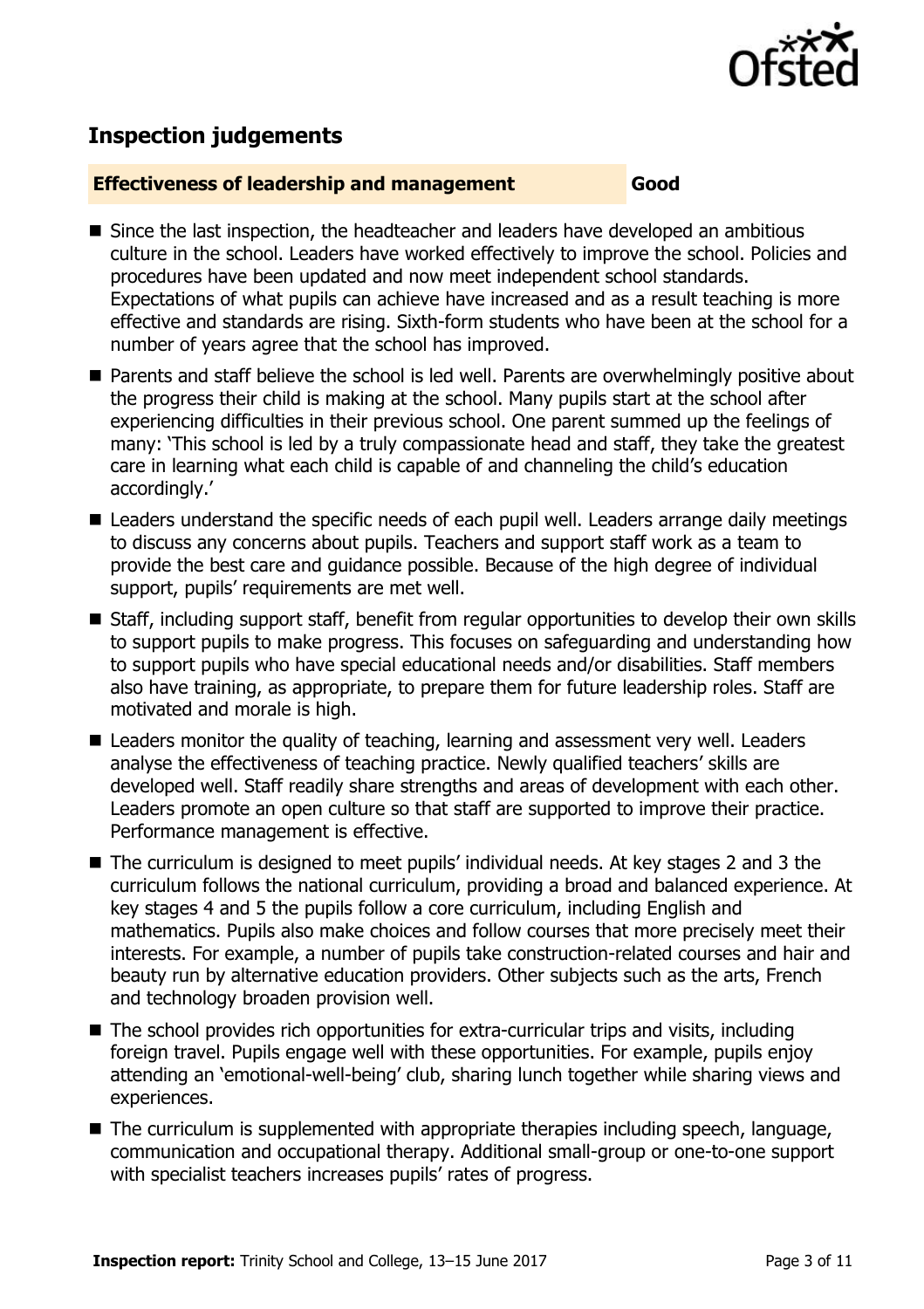

- The pupils' spiritual, moral, social and cultural development is a strength. Visiting speakers promote thought and discussion, for example a visit by an Auschwitz survivor enabled pupils to communicate their feelings about historical events. There are other rich opportunities for pupils to speak about their views during specific themed days. Pupils are encouraged to explore tolerance, respect, democracy and the role of government. Key stage 2 pupils explained they had been learning about Parliament. Other opportunities to celebrate diversity are woven effectively throughout the curriculum. Pupils are prepared well for life in modern Britain.
- $\blacksquare$  The school has requested to increase its roll by 10 places to 110. This is due to an increasing demand from a number of local authorities to place pupils at the school. Local authorities have high confidence in the school. There is sufficient space for a further 10 pupils, and leaders have plans to increase staffing to meet these additional pupils' needs.
- There are too few disadvantaged pupils to comment about the effectiveness of the spending of pupil premium funding.

#### **Governance**

- The school transferred ownership in April 2017 and a new board of trustees is in place. The new governors have established a strong relationship with school leaders.
- Since the last inspection, the headteacher provided reports to the previous governors about the school on a regular basis. Previous governors provided support to the headteacher, but minutes of meetings do not reflect a high level of challenge to school leaders regarding pupils' progress. For example, analysis of different groups of pupils, such as most-able pupils, was not explored, and trends could not therefore be identified.
- In recent times, under new ownership, governors' support and challenge of school leaders has become more effective, although discussion about trends in academic progress has yet to be developed. Governors are now suitably skilled and share high ambition for the school. It is too early to see the impact of new governance on the school.
- Governors have ensured that the statutory requirements for independent schools have been met.

### **Safeguarding**

- $\blacksquare$  The arrangements for safeguarding are effective.
- There is a very strong safeguarding culture in the school. The school has taken into account current government legislation to produce an appropriate safeguarding policy that is published on the school website.
- Risk assessments are extremely thorough and take into account controls needed to keep pupils safe. Staff anticipate any likely issues, especially related to pupils' special educational needs and/or disabilities, that may affect an individual's safety. Excellent communication between adults contributes to keeping pupils safe.
- **Pupils explain that they feel safe. Teachers and parents agree that pupils are safe in** school.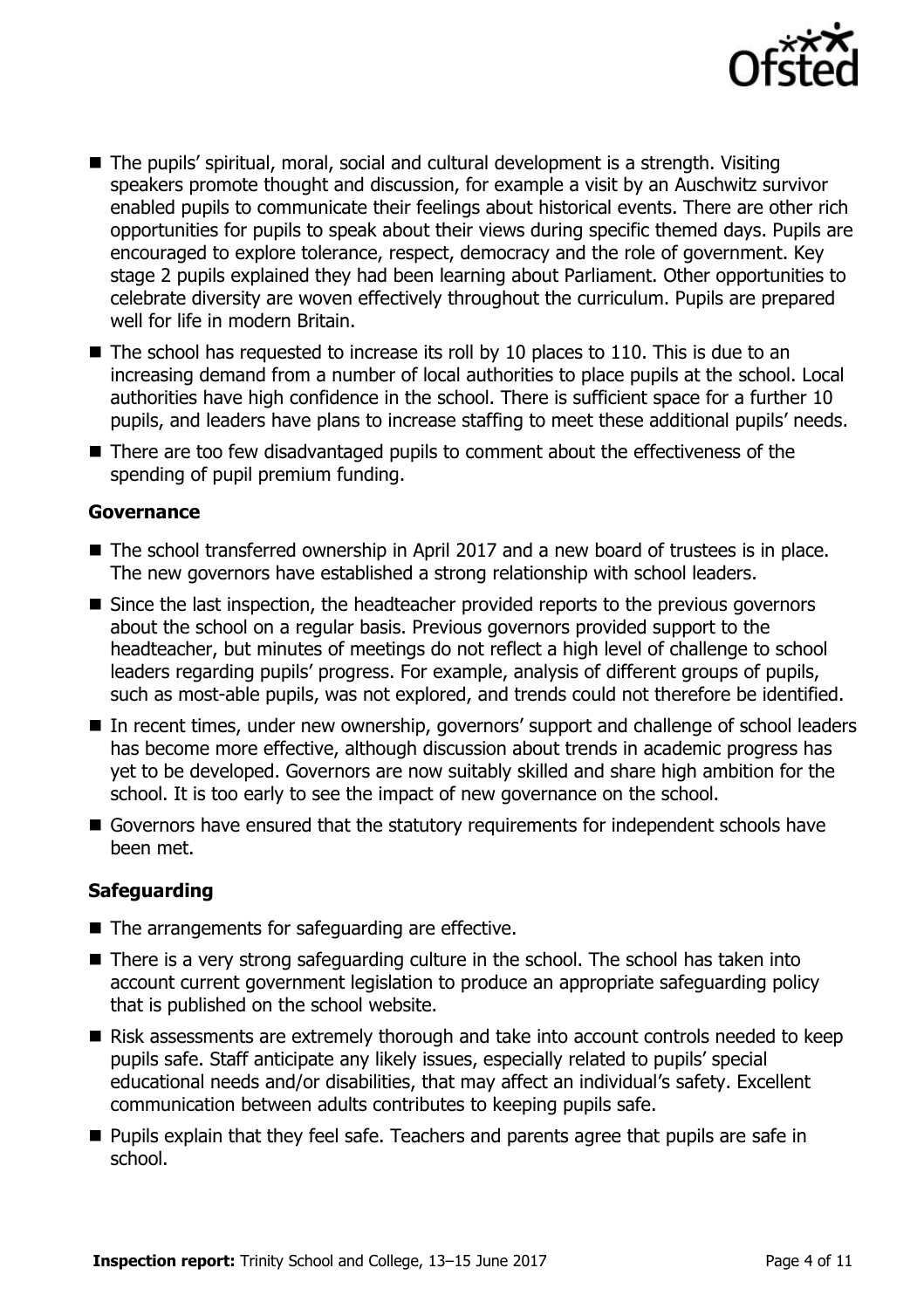

### **Quality of teaching, learning and assessment Good**

- Staff know pupils very well. Teachers use information about pupils' current achievement to plan appropriate learning activities. Most classes have pupils with a wide range of abilities, and teachers typically adjust learning activities to match each pupil's ability. Teaching assistants work effectively with the teacher to support pupils' needs. As a result of good teaching, pupils receive a highly consistent experience and make good progress.
- Induction procedures for pupils are thorough so that useful information is provided to staff about pupils' special educational needs and/or disabilities. Staff work together to provide suitable experiences to enable pupils to experience initial success. As a result, pupils settle in quickly when they join the school.
- Teachers assess pupils' work and provide effective feedback, often as an instant verbal response. Written feedback follows the school's assessment policy. As a result of teacher feedback, pupils know their strengths and areas of development. Pupils are keen to improve their work.
- Excellent relationships at all levels contribute to strong teaching. Pupils have confidence in their teachers. Typically, pupils have high levels of anxiety. Teachers' methodical approaches enable anxious pupils to be reassured and they make good progress.
- **Parents are provided with detailed written information and regular updates about their** child's progress. Parents agree they are kept well informed, as one said, 'teachers' doors are always open'.
- Most-able pupils are not always challenged enough. For example, they may repeat work that they have already mastered. The school is rightly sensitive to effects of too much challenge on the mental well-being of pupils. Nevertheless, at times opportunities are missed to extend the pupils further.

### **Personal development, behaviour and welfare <b>COUNG COUTS** Outstanding

### **Personal development and welfare**

- The school's work to promote pupils' personal development and welfare is outstanding.
- Pupils are looked after exceptionally well. Staff make sure that the well-being of pupils is put at the forefront of all they do. Pupils are thriving because of the care they receive. All parents agree that their children are looked after well.
- **Pupils enjoy coming to school. They are keen to learn, and they take pride in their work.** Teachers provide a very positive learning environment so pupils feel able to express themselves. Pupils recognise others' difficulties and often help their peers.
- **Pupils say they feel safe and secure. They are able to explain how the school helps them** to keep safe. Pupils explain that bullying happens rarely and that teachers resolve relationship issues quickly and effectively.
- As a result of the excellent standards of care and welfare, the school is a peaceful and calm haven. Parents commented that their children are happy at school.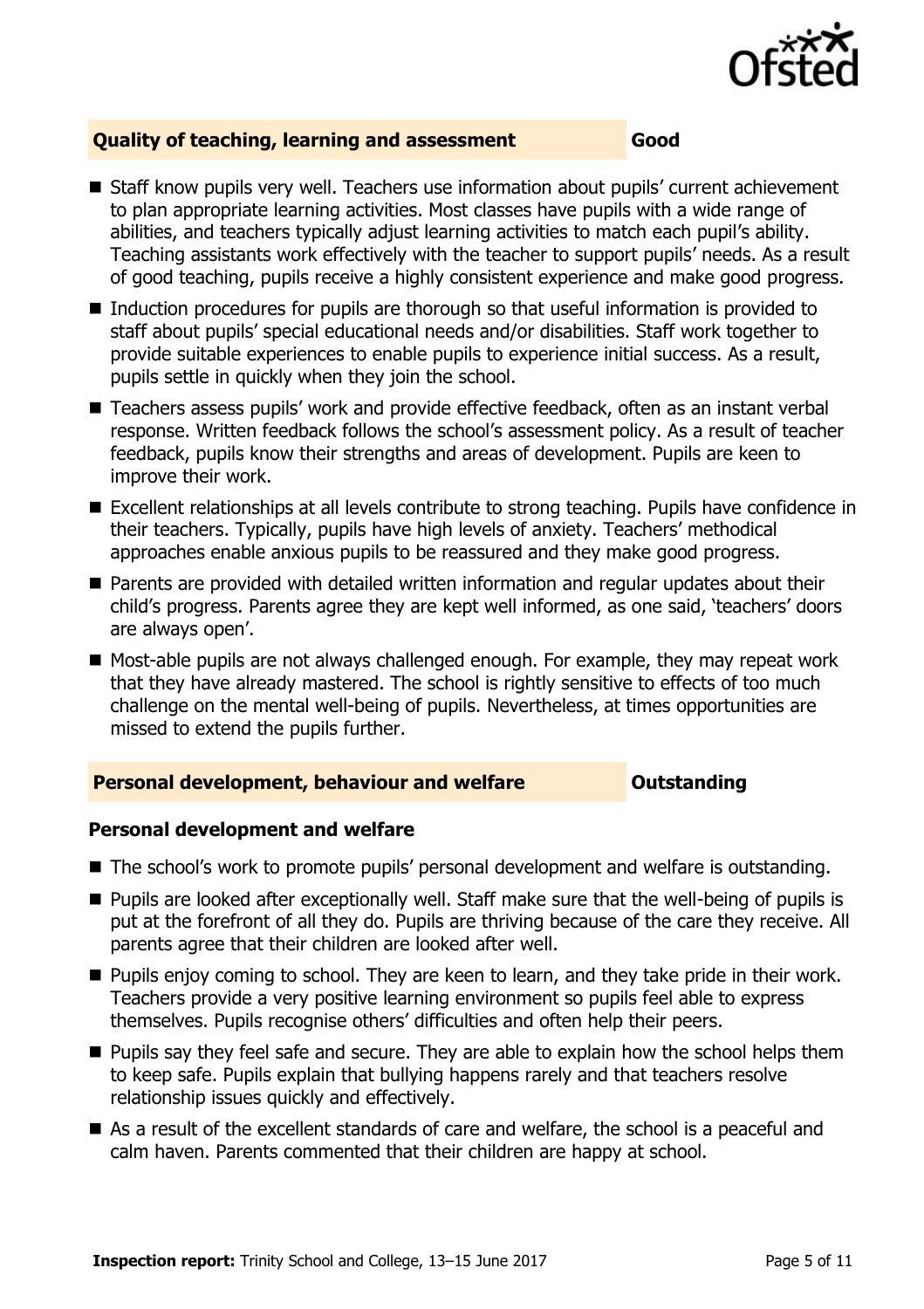

 A small number of pupils are educated in off-site alternative learning providers. Pupils are always accompanied by school staff, and attendance and progress is checked effectively.

### **Behaviour**

- The behaviour of pupils is outstanding.
- **Pupils behave exceptionally well within lessons and around the school. They are polite** and courteous to others, including visitors. Older pupils are excellent role models for their younger peers.
- Leaders track pupils' attendance meticulously and ensure that barriers preventing pupils from attending school are minimised. For example, if a pupil is absent staff carry out home visits quickly so that any concerns that pupils may have are alleviated quickly. Because of the effective measures leaders have put in place, attendance figures are high for this specialist provision.

#### **Outcomes for pupils Good**

- **Pupils join the school at varying points of the school year, with different needs and** abilities. Often, pupils have had a period of absence from education immediately prior to joining the school. The school helps pupils catch up and regain their confidence. As a consequence of the high level of support, pupils achieve well.
- Most pupils make good progress against the targets set in their IEPs. Because pupils' special educational needs and/or disabilities are met well, they typically make strong progress from their starting points in their social and communication skills.
- **Pupils are entered for externally accredited qualifications at the appropriate stage. These** range, in the main school, from entry level to level 2 qualifications across a number of subjects. Pupils' portfolios of work presented to examination boards show strong progress. Leaders report that pupils are attaining higher levels compared to previous years. For example, GCSE results and other level 2 qualifications in 2016 show an increase in numbers achieving grade C equivalent and above.
- Work in books and displays across the school show good progress in all key stages. For example, art and technology skills are developed well, with pupils applying their learning to produce good outcomes.
- **Pupils make good progress in English. They have opportunities to write for a variety of** purposes. Pupils at key stage 2 develop literacy skills well, with specific learning needs such as dyslexia being addressed effectively. The older year groups develop extended writing for a variety of purposes.
- Despite communication difficulties, pupils read fluently to others, including to small groups of their peers. Pupils in key stages 2 and 3 explain that they are expected to read at home. Pupils' reading skills are developed well.
- **Progress in mathematics overall is strong. Pupils have the opportunity to learn and apply** mathematical concepts to real-life problems. Pupils' problem-solving skills are developed appropriately.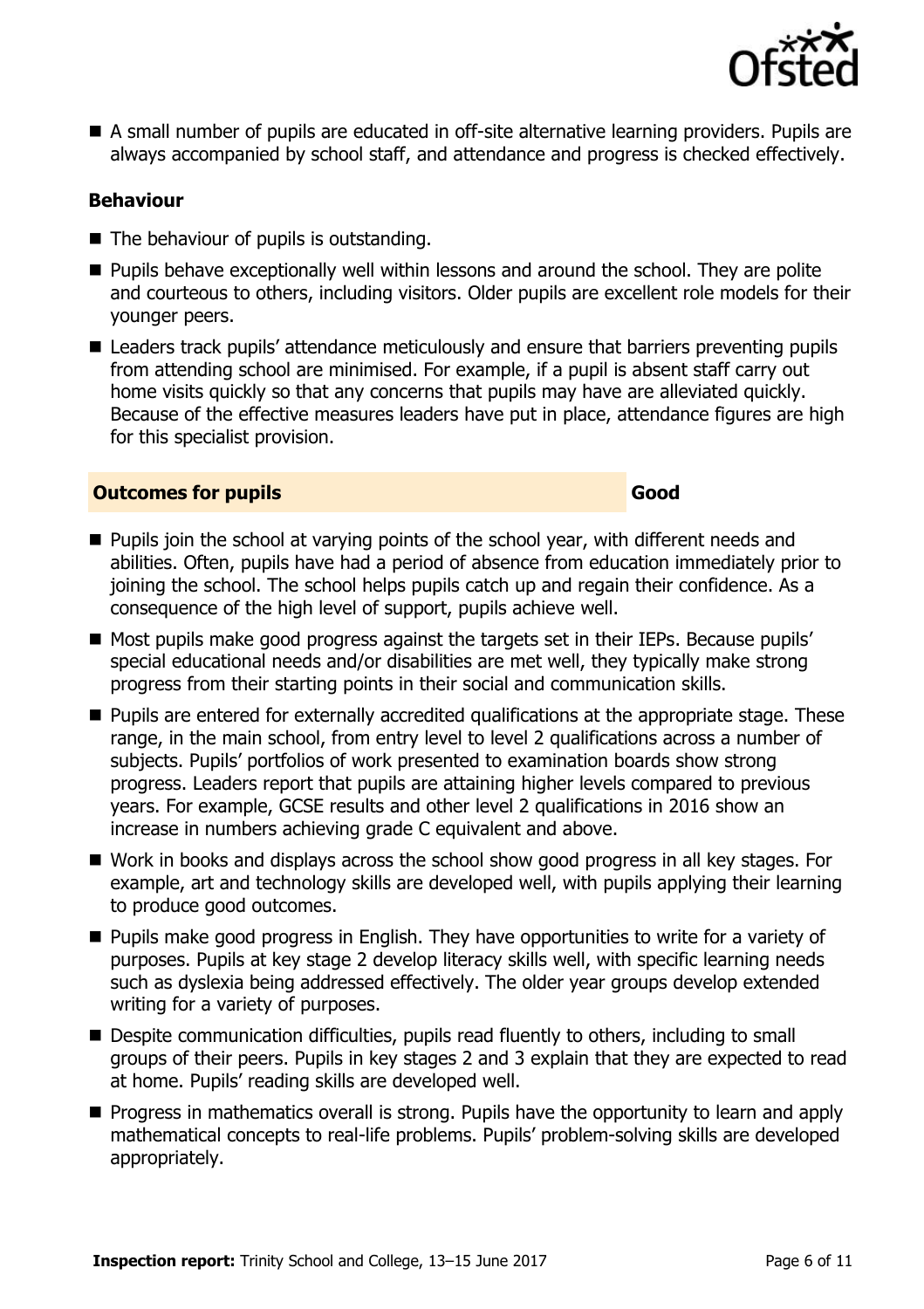

- Leaders have rightly identified that most-able pupils need to make more rapid academic progress across the school, especially at key stages 2 and 3. Most-able pupils also recognise that they could tackle more difficult work, and they say they would like to do so.
- Effective systems ensure that pupils have made good progress by the time they leave the school. Pupils are prepared well for their next stage of education. Most pupils stay on to the sixth form college.
- There are too few disadvantaged pupils to report on their progress.

### **Sixth form provision Good**

- Sixth-form provision, known as 'the college' was introduced so that students could continue with their education to achieve qualifications and learn to live independently. Leadership of the sixth form is strong. Demand for places is growing.
- Student outcomes are improving and academic standards are rising. Students receive good teaching, similar to the rest of the school. Activities are carefully adjusted to meet the needs of each student. As a result, typically students make good progress in their chosen courses.
- Students are supported well. Teachers know their students' special educational needs and disabilities and ensure they receive appropriate guidance. Leaders prepare them for their future lives well. Opportunities such as travel training and working within the community are readily taken up by students
- The sixth-form study programme focuses on the core skills of literacy and numeracy, and personal, social, health and economic education. Many additional courses are available according to students' interests, including construction, bookkeeping, accounts, catering, media and the arts. Because of the high degree of individual help available to them, students enjoy their learning experience.
- Leaders ensure that impartial careers advice and guidance is included in ongoing discussions that staff have with students. For example, students' career aspirations are taken into consideration when arranging relevant courses. All staff take an interest in students' career aims and help them plan for their next steps. As a result, students feel supported and valued by the school.
- Students are helped to understand life in modern Britain. Workshop days on relevant topics are received well by students. Students feel they acquired an improved understanding of extremism after a recent workshop event.
- The school effectively supports students to continue to their next stage of education or employment. Students become confident learners, ready to take their next steps in education or employment. Recent student destinations include further education colleges and apprenticeships.
- While students make progress in their courses, some most-able students are capable of studying higher-level courses earlier in their sixth form experience.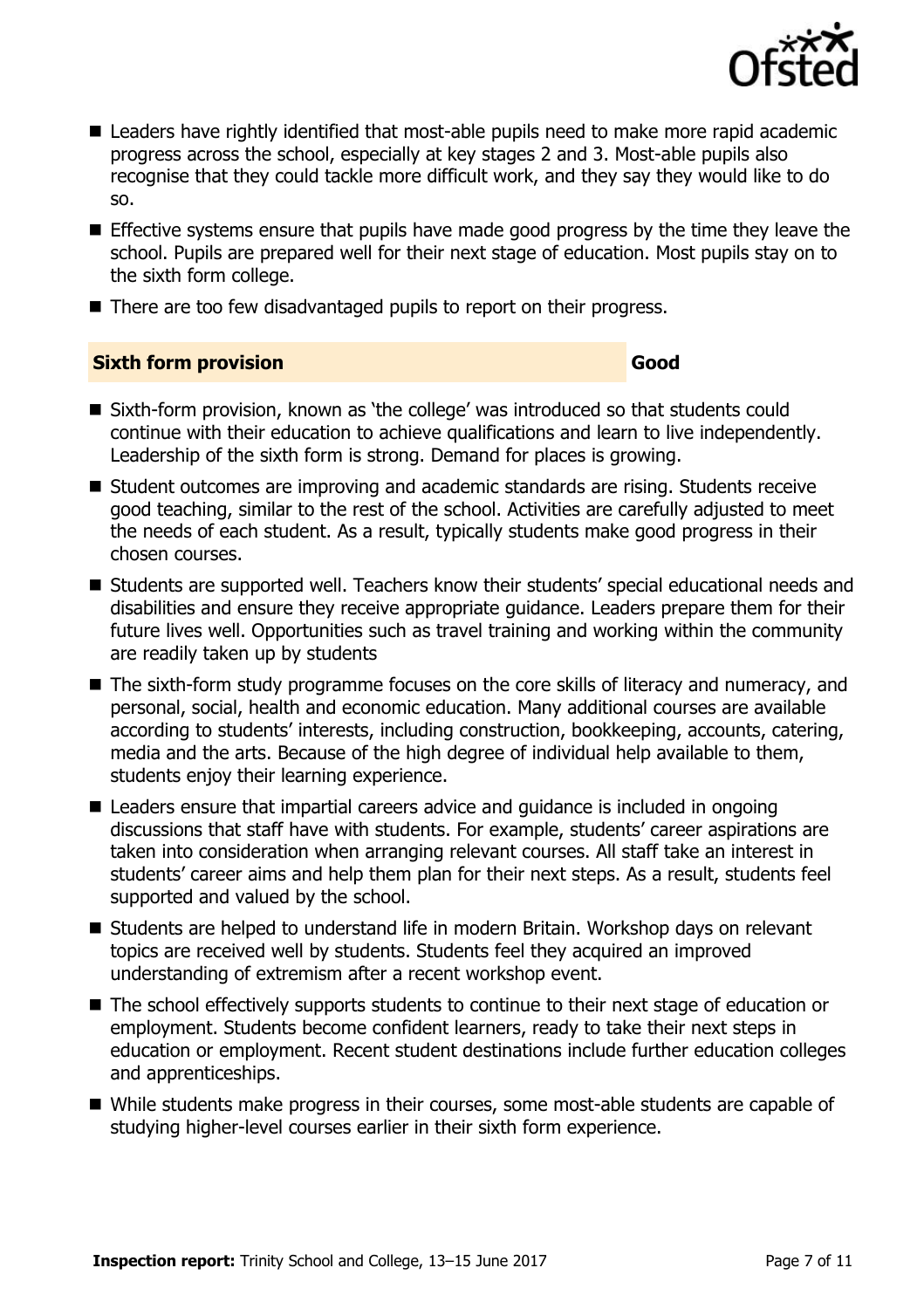

# **School details**

| Unique reference number  | 132097   |
|--------------------------|----------|
| DfE registration number  | 887/6006 |
| <b>Inspection number</b> | 10026020 |

This inspection was carried out under section 109(1) and (2) of the Education and Skills Act 2008, the purpose of which is to advise the Secretary of State for Education about the school's suitability for continued registration as an independent school.

| Type of school                         | Other independent special school    |
|----------------------------------------|-------------------------------------|
| School category                        | Independent school                  |
| Age range of pupils                    | 6 to 25                             |
| Gender of pupils                       | Mixed                               |
| Gender of pupils in the sixth form     | Mixed                               |
| Number of pupils on the school roll    | 100                                 |
| Of which, number on roll in sixth form | 45                                  |
| Number of part-time pupils             | $\mathbf 0$                         |
| Proprietor                             | Cavendish Education Ltd             |
| Chair                                  | Aatif Hassan                        |
| Headteacher                            | <b>Elizabeth Baines</b>             |
| <b>Annual fees</b>                     | £18,875 to £19,550                  |
| Telephone number                       | 01634 812233                        |
| Website                                | www.trinityschoolrochester.co.uk    |
| <b>Email address</b>                   | office@trinityschoolrochester.co.uk |
| Date of previous inspection            | 20-22 November 2013                 |

### **Information about this school**

- Trinity school and college provides specialist education for pupils with dyslexia, dyspraxia, and language and communication difficulties. The school also supports pupils with additional learning difficulties such as autistic spectrum disorder.
- The school has recently changed proprietor to Cavendish Education Ltd.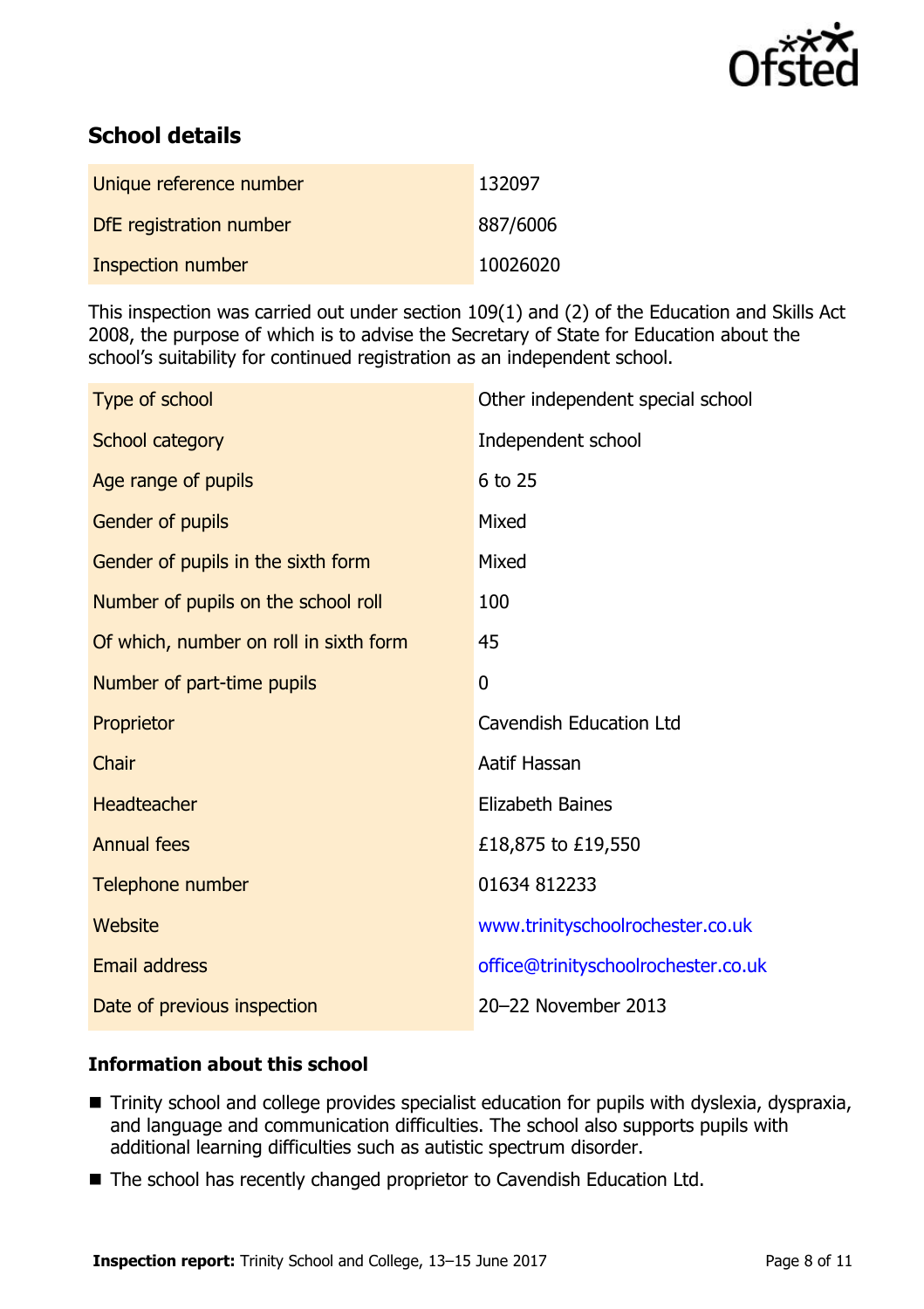

- The school is sited in three Georgian houses close to the centre of Rochester in Kent.
- The school is registered for male and female pupils aged between six and 25 years of age, and there are currently 100 pupils on roll. Most pupils have an education, health and care plan and are funded by their local authority. Five pupils are in the care of their local authority.
- $\blacksquare$  The school has requested to increase its roll from 100 to 110 pupils.
- A small number of pupils attend alternative education providers for part of their education, which are currently Nacro, and Kent Beauty School.
- The school makes use of off-site facilities to deliver physical education.
- The school was previously inspected on 20 to 22 November 2013.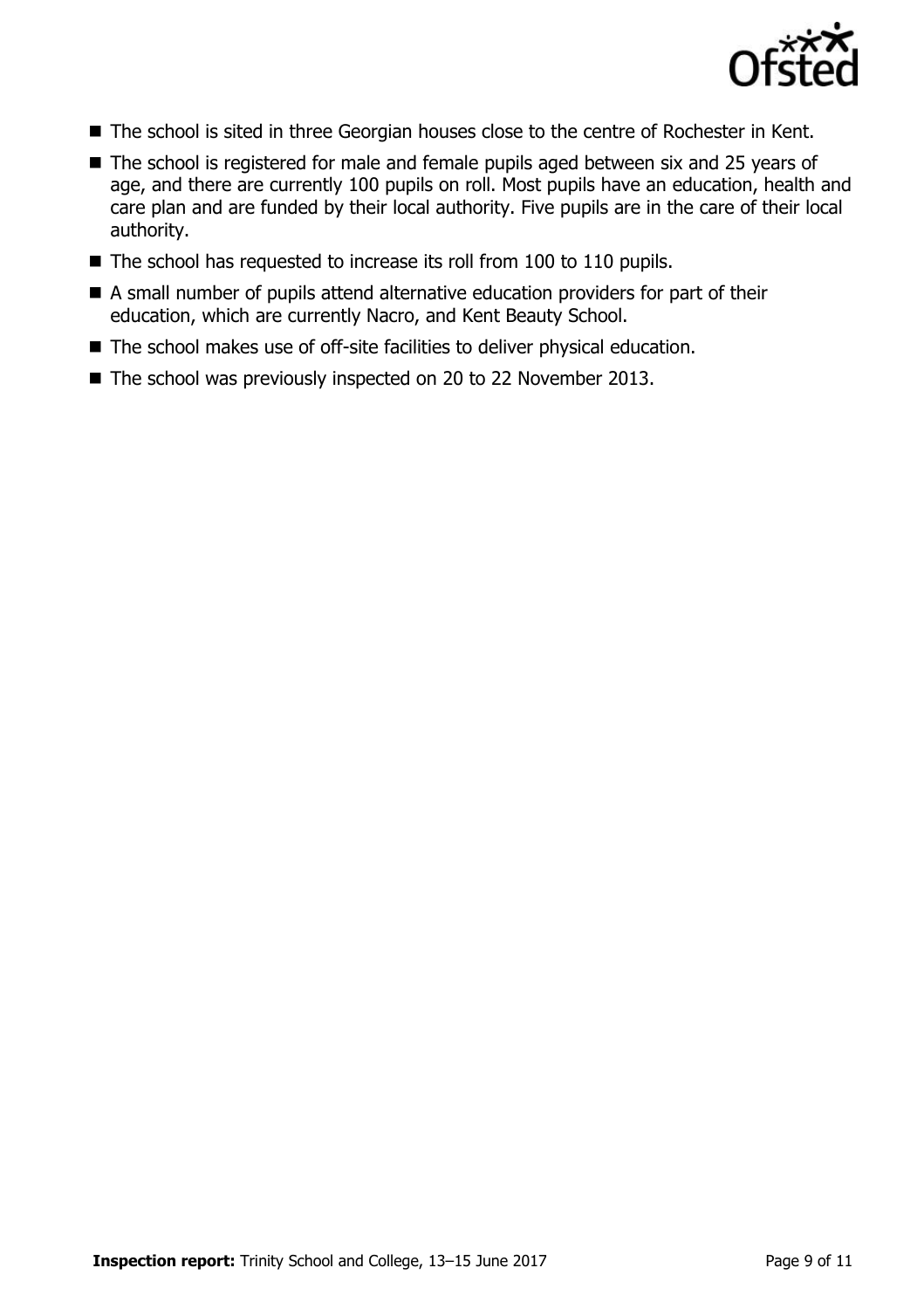

# **Information about this inspection**

- Meetings were held with the headteacher, senior leaders, and a selection of staff including middle leaders. Inspectors also considered 46 responses from staff to the online questionnaire.
- Inspectors met with a representative governor from Cavendish Education Ltd. Telephone calls were held with two local authorities, and a letter was received from a third. A telephone call was held with an alternative education provider.
- Inspectors considered 55 responses to the online questionnaire and a further 28 written responses from parents. An inspector met parents and held a telephone call with a parent.
- Inspectors observed teaching and learning in around 20 lessons. A number of the lessons were visited jointly with senior leaders.
- Inspectors carried out scrutiny of pupils' work across year groups and subjects. Meetings were held with three groups of pupils.
- Inspectors looked at a number of documents including: the school's self-evaluation; the school improvement plan; analysis of the school's performance data; information relating to the attendance and behaviour of pupils; safeguarding and child protection records; and minutes from governing body meetings.

#### **Inspection team**

**Susan Child, lead inspector Child Construction Child Child Child Child Child Child Child Child Child Child Child Child Child Child Child Child Child Child Child Child Child Child Child Child Child Child Child Child Child** 

Paul Copping **Paul Copping Computer Computer** Ofsted Inspector